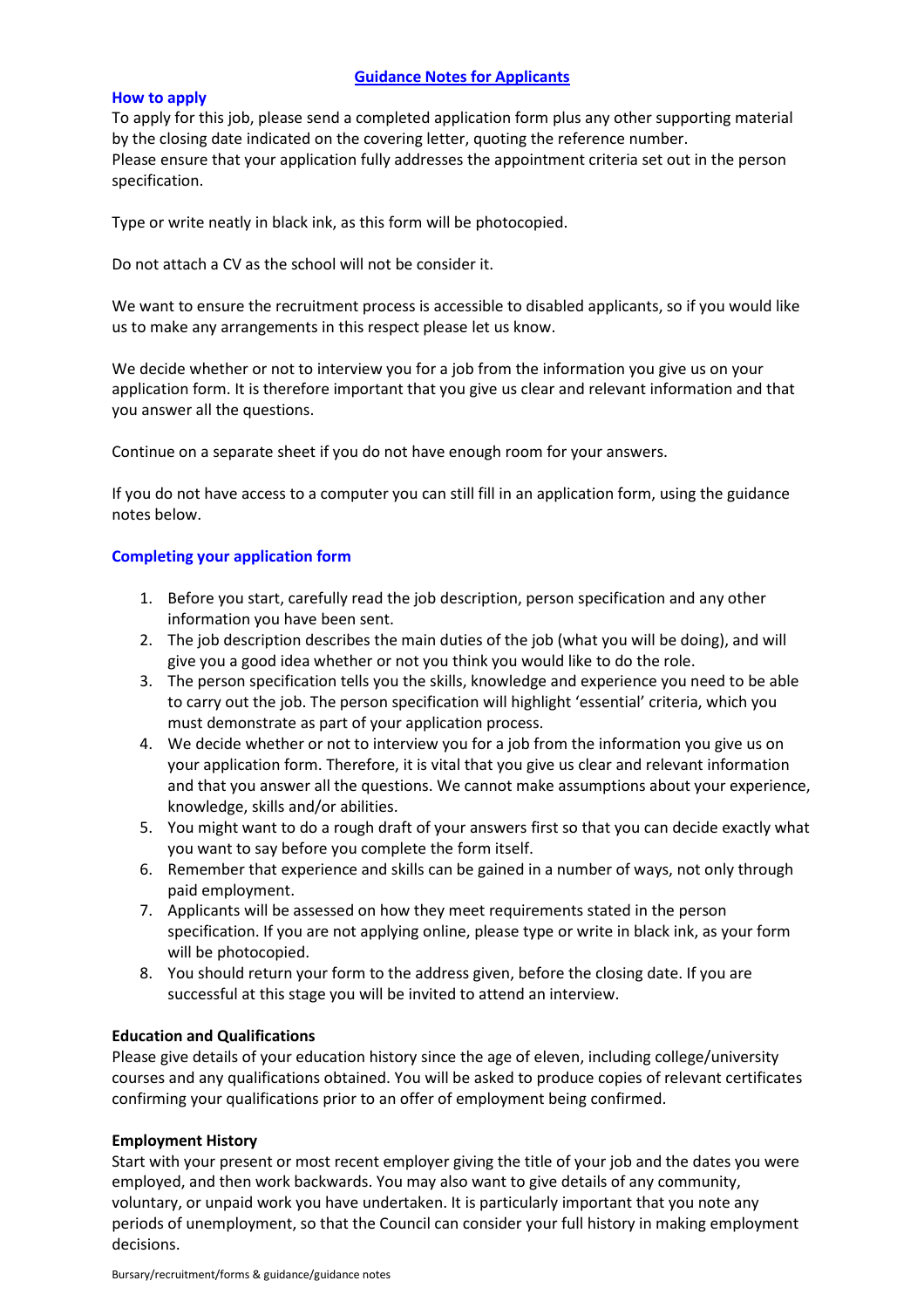## **Training and Development**

Please include in this section any training courses or development activities you have been involved with or attended. These may be courses provided by your employer or events you have participated in outside of work.

### **The Person Specification**

The person specification is provided to help you in writing your application. It details the minimum experience, competencies and qualifications required to do a job. Where there are any physical requirements these are also given.

When using the person specification to prepare your application, you should think about how your own experience and skills match the criteria in the specification. Remember that the School recognises that experience and skills can be gained in a number of different ways, not only through full-time employment. Voluntary work, vacation work, and running a home can all lead to the development of skills and experience, which may be required for a particular job.

The person specification includes all the School's requirements for the post. Your application will be assessed to see if it meets these requirements.The person(s) appointed to the job(s) will be the one judged by the School as most suitable for the job, following interview and assessment.

You will be selected for interview solely on the basis of your written application, so please make sure you read the job description and person specification carefully.

### **Personal Statement - Knowledge and Abilities**

The personal statement is the most important part of the application form. It gives you the chance to show us why you would be suitable for a particular post, and is the main piece of evidence we use when short listing candidates. It is your opportunity to demonstrate that you have the skills and experience we are looking for.

When filling out this part of the application, it is very important that you read the person specification carefully. You must show how you meet each of the points (criteria) on the person specification by giving examples. Do keep answers concise though – aim to write a paragraph for each competency/selection criteria, and no more than two. Do mention any professional qualifications and knowledge of any relevant legislation and software. Voluntary and unpaid work can be used in addition to more formal experience.

#### **The Rehabilitation of Offenders Act (1974) - Criminal Convictions**

This Act recognises the principle that people who have been convicted of an offence should not, as a result, be discriminated against for the rest of their lives and therefore it prohibits discrimination in employment within defined limits. Some posts are exempt from the Act and these include those involving work with children, the elderly, with persons suffering from serious illness, with people with disabilities and for certain professions where the highest integrity is expected including employment in finance, legal, medical and security services.

# **Posts exempt from the Act**

The post you are applying for is 'exempt' under the Act. You are required to provide details of **all**  current (unspent) and 'spent' convictions or pending cases, cautions bindover orders, reprimands and final warnings including dates and sentences, on a separate piece of paper and enclose it in a separate envelope marked with the job reference, with your application form. You are also required to complete the declaration on the application form.

For those posts exempt from the Act which also involve substantial unsupervised access to children and vulnerable clients, the Council, under arrangements introduced for the protection of children and other vulnerable clients will check with the CRB Disclosure Service for existence and content of any criminal record of the successful applicant. Information received from the police will be kept